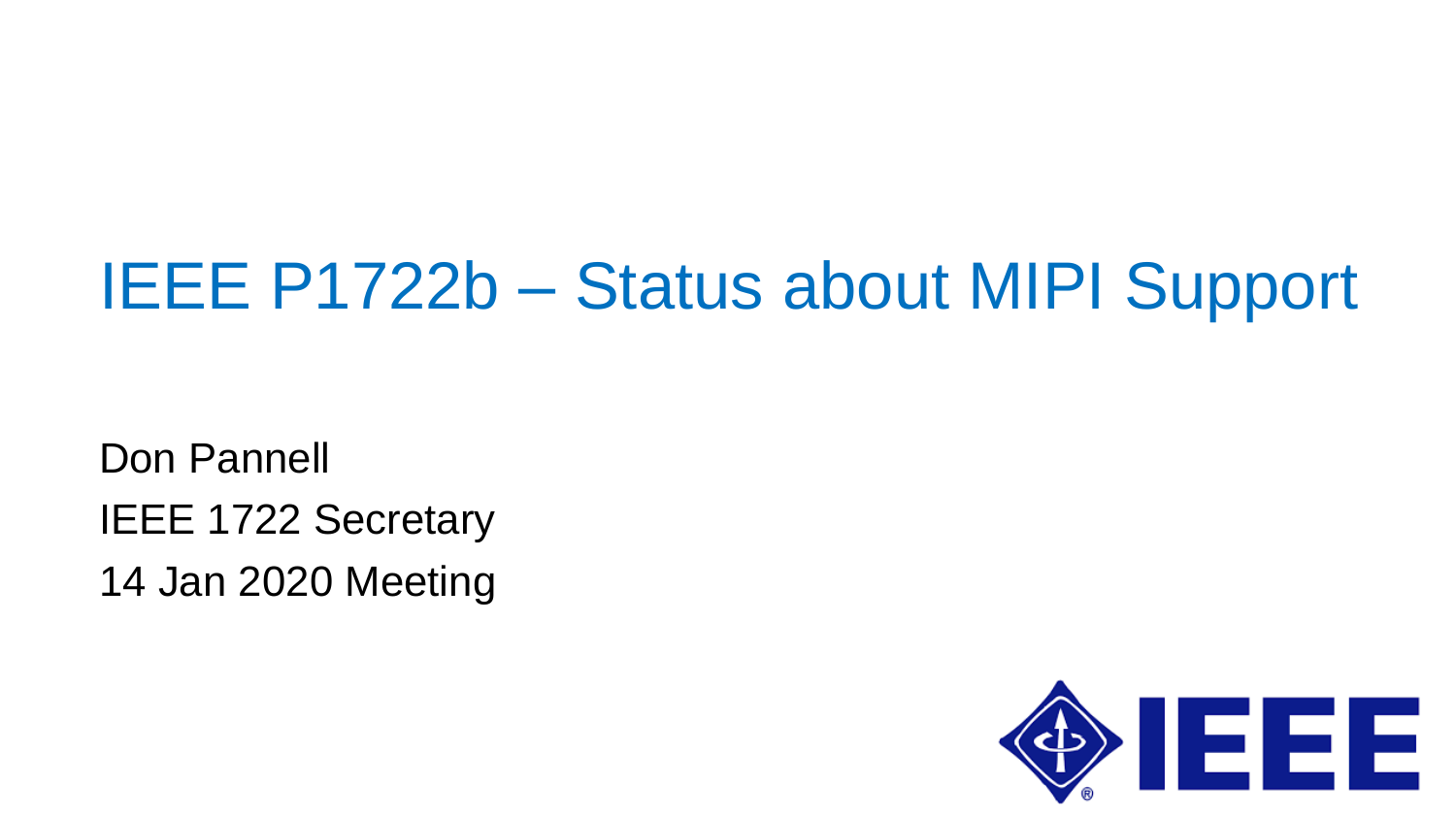# Beginning of the Formal Request to MIPI

- On 16 Oct 2019, IEEE 1722 leadership presented a proposal to MIPI's Board to add MIPI CSI/DSI-2 support as part of the IEEE P1722b project.
- At this time they were made aware that the PAR for IEEE P1722b was being worked on and that there was a desire to get it done soon.
- On 6 Dec 2019, the following response was received:

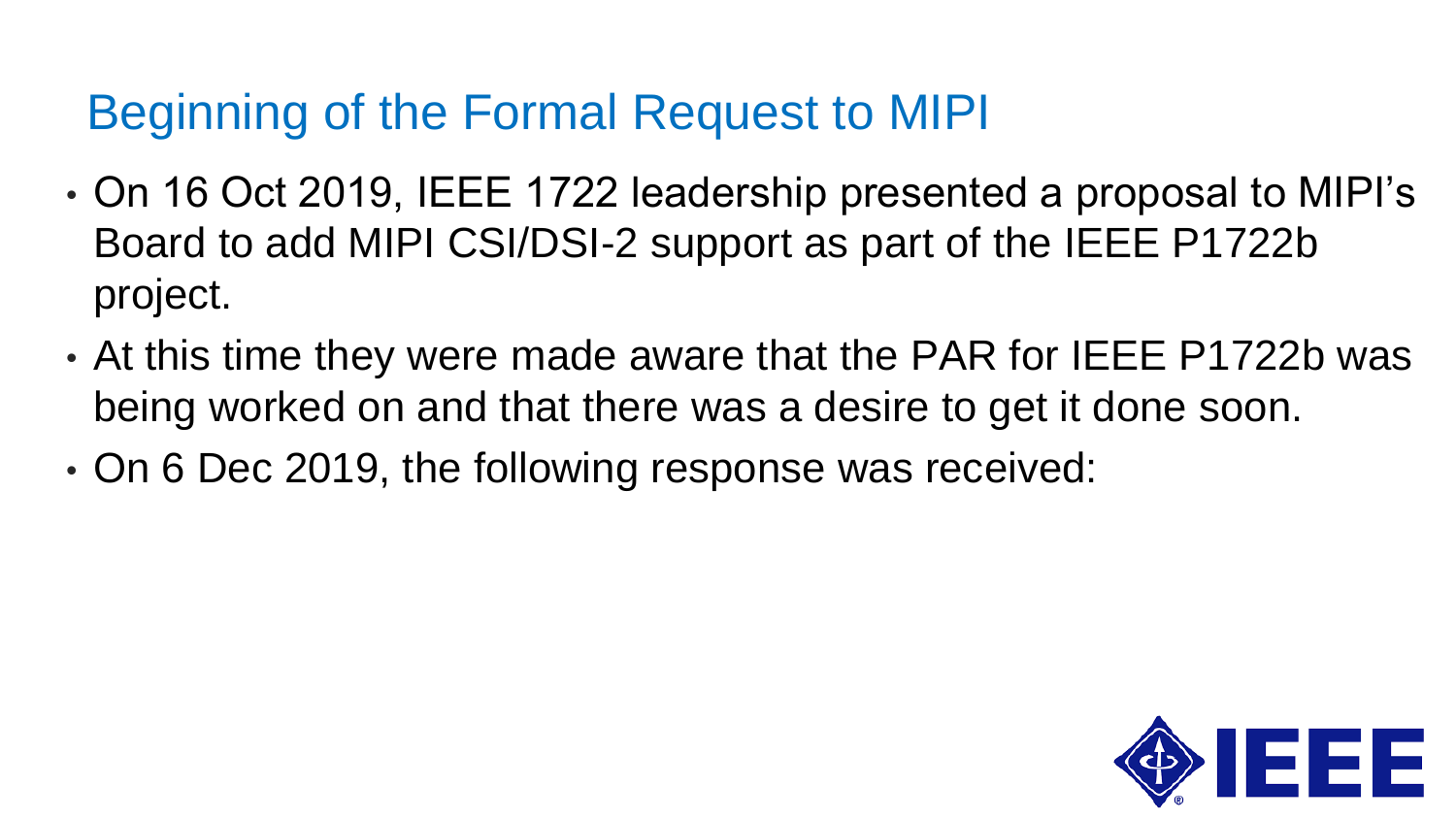### 6 Dec 2019 Response from MIPI

Apologies for the delay in my response as the MIPI Alliance Board evaluated the request and discussed on their next monthly teleconference following our discussion on 16 October. During their 21 November teleconference the MIPI Board has directed a joint internal technical review by the MIPI Technical Steering Group and the MIPI Camera Working Group to better assess the MIPI use case, applications and approach. We will coordinate with you as needed during this assessment. At this time the MIPI Board will not be taking action on the IEEE P1722b request to support MIPI CSI/DSI-2 frame formats until such time as the internal review is completed.

I do not have an estimate for the duration of the review though I do anticipate it will be a topic of discussion during the next F2F meeting of the Alliance during the week of 16 March 2020 in Boston.

Regards,

Peter

**Peter B. Lefkin** Managing Director, MIPI Alliance

**---------------------------**

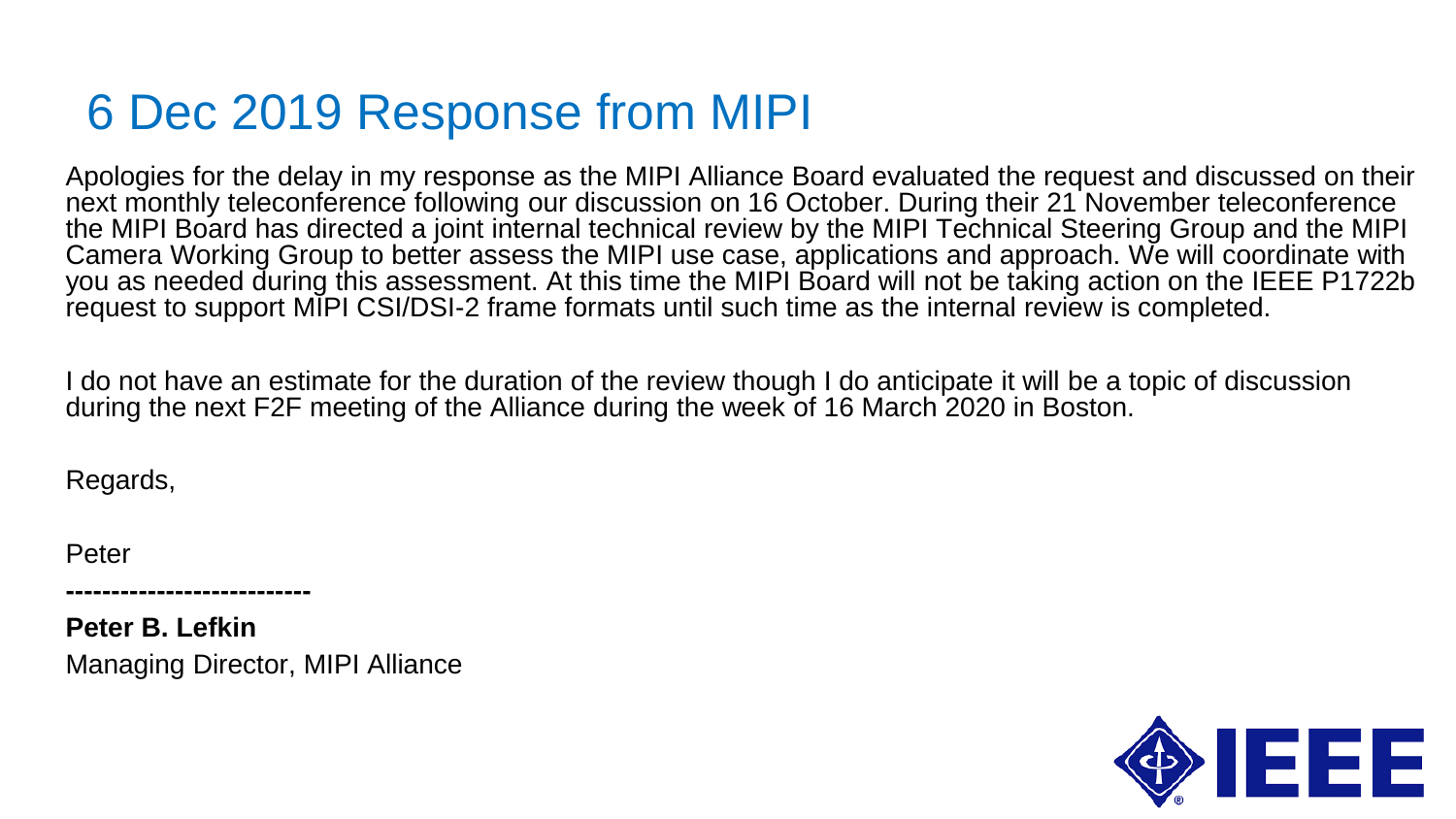## IEEE 1722's Next Steps

- IEEE 1722 decided to leave the reference to MIPI support in the IEEE P1722b PAR because:
	- − IEEE PARs limit the work that can be done, i.e., a work item that is not listed in the Scope cannot be part of the standards work
	- − Just because a work item is listed in an IEEE PAR does not mean that item must be completed before the standard can complete. Instead the work item can be dropped.
	- −As the 6-Dec-19 response from MIPI stated they were putting forth effort in evaluating IEEE 1722's request, with a possible answer early in the IEEE P1722b project, MIPI support was left in the IEEE P1722b PAR with the understanding that work could not, and would not start, on the MIPI portion without explicit approval from the MIPI Board.
	- − If support for MIPI was left out and then allowed after MIPI's March 2020 meeting, a PAR modification or a new PAR would need to be created causing a lot of work and significate delays to the project. Thus MIPI was left in for the above reasons.

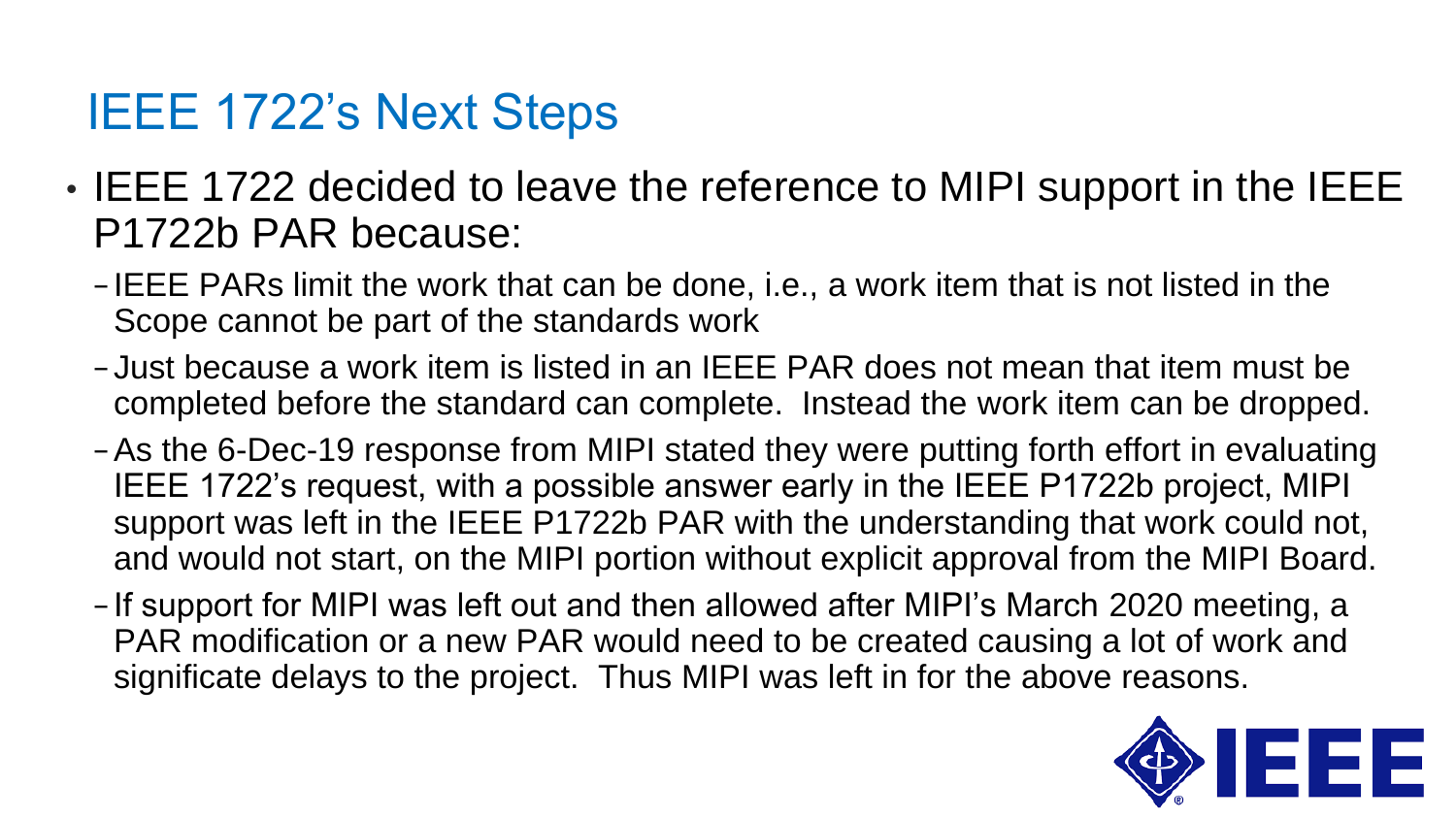## 8 Jan 2020 e-mail from MIPI

As a follow-up to my email of 6 December (see below), and our discussion on 16 October when you presented the IEEE 1722 liaison proposal to MIPI Alliance (see attached), we are now aware of an IEEE P1722b PAR request submitted on 28 October 2019 for Amendment to IEEE 1722-2016. I have copied Gordon Bechtel (PAR Submitter) on this email.

As we discussed explicitly on the 16 October teleconference with the MIPI Alliance Board of Directors it was our suggestion/preference that you not reference MIPI Alliance CSI/DSI in any PAR until such time that the MIPI Alliance Board approved the liaison and provided appropriate authorizations to IEEE to reference/leverage the MIPI specifications. I recognize my email with the Board disposition was provided after the PAR Request Date of 28 October 2019, though you did reference that this PAR was in process. We are surprised by this approach following our discussion. I'm also aware of prior related background within IEEE 1722 that specifically questioned the IEEE 1722 / MIPI Liaison and possible situation where MIPI Alliance may not provide approval.

Within the PAR it explicitly indicates that the scope of the project "...specifies extensions to IEEE Std 1722 to add support for...the MIPI camera and display interfaces..." We also note that the answer to the Intellectual Property question 6.1.a. "Is the Sponsor aware of any copyright permissions needed for this project?" the answer is "No" and there is no intent indicated to jointly develop the document with another organization.

As previously communicated the MIPI Board has directed the MIPI Technical Steering Group and the MIPI Camera WG to assess the relevant use cases, applications and IEEE 1722 liaison request from a technical perspective. As noted in my email, "At this time the MIPI Board will not be taking action on the IEEE P1722b request to support MIPI CSI/DSI-2 frame formats until such time as the internal review is completed." To reiterate, IEEE 1722b does not currently have the authorizations necessary to proceed to utilize or reference MIPI CSI or DSI specifications within IEEE 1722b.

I'd like to follow-up to obtain an update directly from you and a response on how you plan to address this before any further action is taken by IEEE 1722b and/or any escalations to IEEE are initiated by MIPI Alliance. We continue to reserve our rights to protect our specifications and intellectual property assets in a similar way that IEEE does with its specifications. The difference is the MIPI CSI and DSI specifications are not publicly available for implementation by non-MIPI members as you are well aware, unless by MIPI Board approval.

Regards,



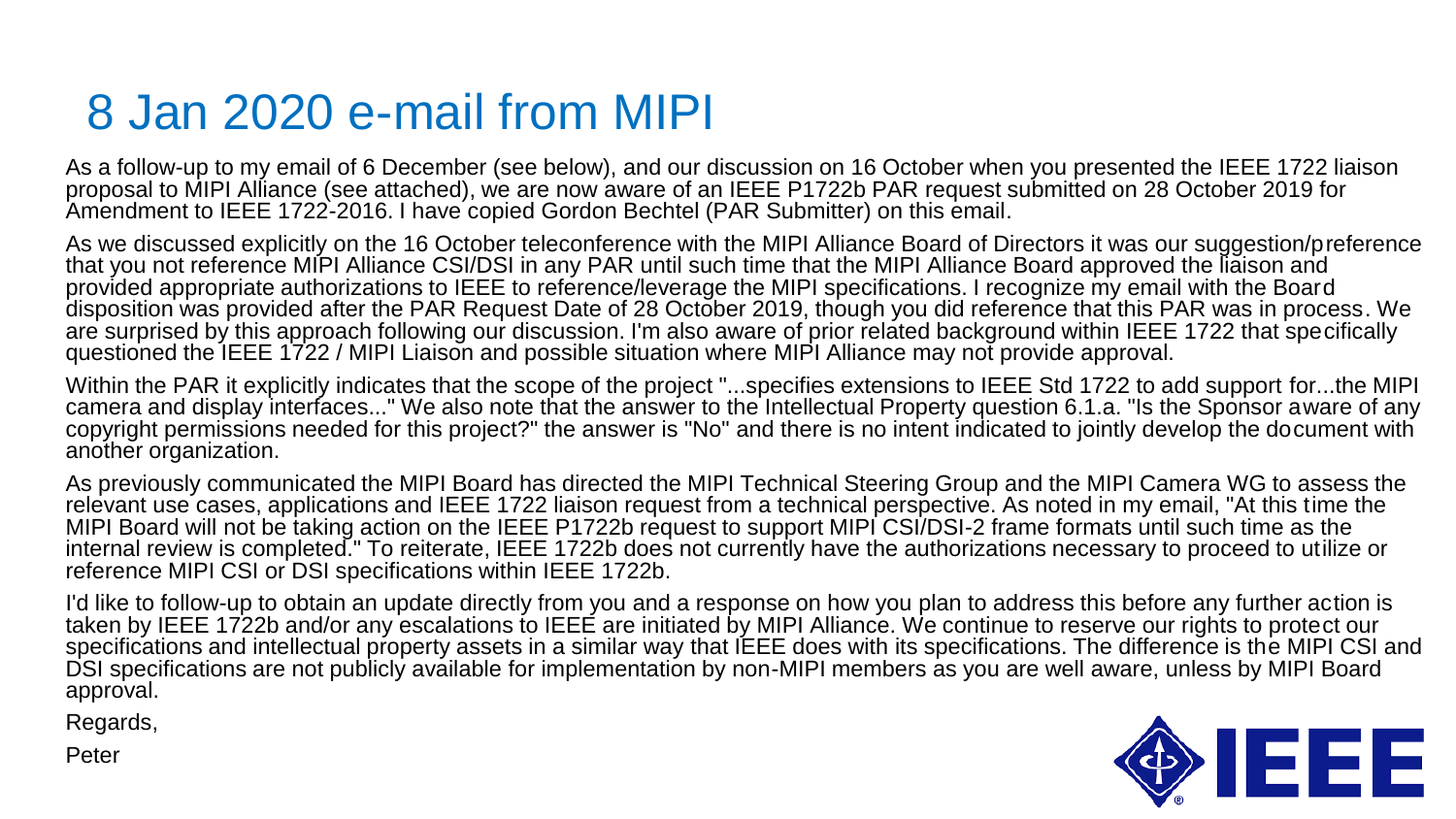# Proposed IEEE 1722's Proposed Response to MIPI

Peter,

Per your request, all references to MIPI and related text will be removed from the proposed IEEE 1722b PAR and IEEE 1722 will revote the modified proposed PAR.

Please be aware that MIPI reference was left in the proposed PAR with the explicit understanding of the IEEE 1722 members that no work in this area would start until it was officially supported by the MIPI Board. So why list MIPI in the PAR then? In IEEE, the Scope of a PAR limits what the project/standards work can do. But it does not indicate that everything in the PAR must be done. It is allowed in IEEE to complete a project without completing everything listed in the PAR. But if something needs to be added to the project & it is not listed in the PAR, then it can't be worked on without a PAR modification – or a new project, which is a lot of extra work & can take a bit of time. So considering that your Dec 6, 2019 e-mail indicated that the MIPI Board was still reviewing 1722's request, and an answer could be available in March 2020, MIPI was listed in the proposed PAR as a mechanism to "keep the door" open for a possible positive response from MIPI. Again, work on MIPI in IEEE 1722 cannot, and will not start, without support from MIPI. This has always been the intention and what has always been stated.

We acknowledge that the Intellectual Property question 6.1.a should have been "yes" and that if all you have access to is the text in the proposed PAR, the above stated intent is not visible unless you are aware of the way PARs work in IEEE. We apologize for any misunderstanding and, as stated above, all references to MIPI will be removed and the proposed PAR will be re-voted.

We are optimistic that the MIPI Board will see the value of an IEEE standard for the transport of MIPI data over Ethernet & WiFi and how this standardization can greatly expand MIPI's markets and use-cases. We at IEEE 1722 feel the right place for this standardization is in IEEE 1722 as it already supports similar data types. At such time that the MIPI Board agrees, only then will IEEE 1722 generate a PAR modification, or a new PAR project to include MIPI in its text.

Again, we apologize for any confusion this may have caused and hopefully our actions are seen as consistent with our intentions. We look forward to hear a status update after your March 2020 Board meeting.

Sincerely, IEEE 1722 Work Group,

P.S., Corrected PAR with mark-ups is attached.

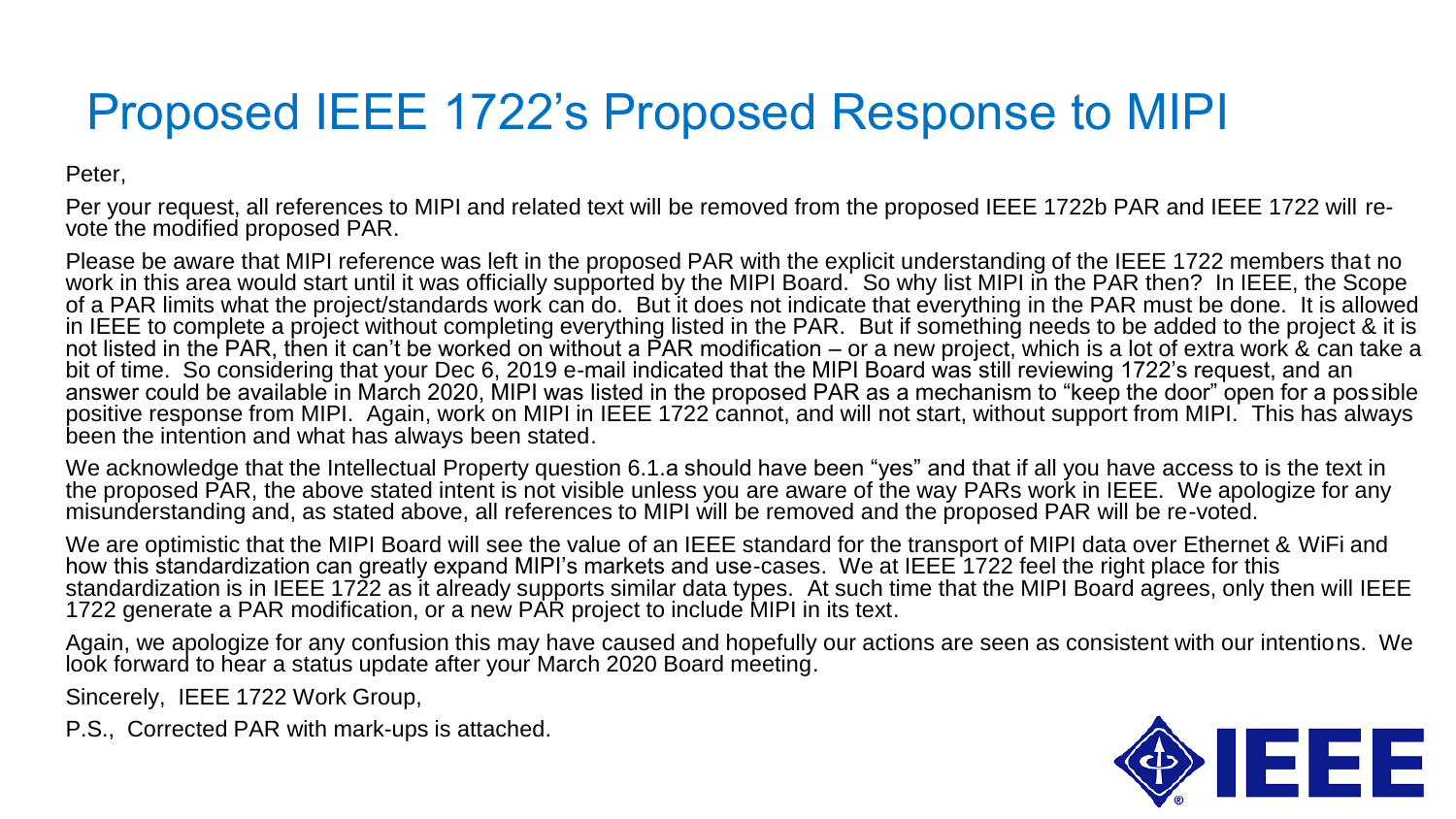# **Motion**

- IEEE 1722 members approve the Proposed Response e-mail to MIPI as edited during the 14 Jan 2020 call:
	- −Approved by acclimation

Marked up corrected PAR's Scope follows:

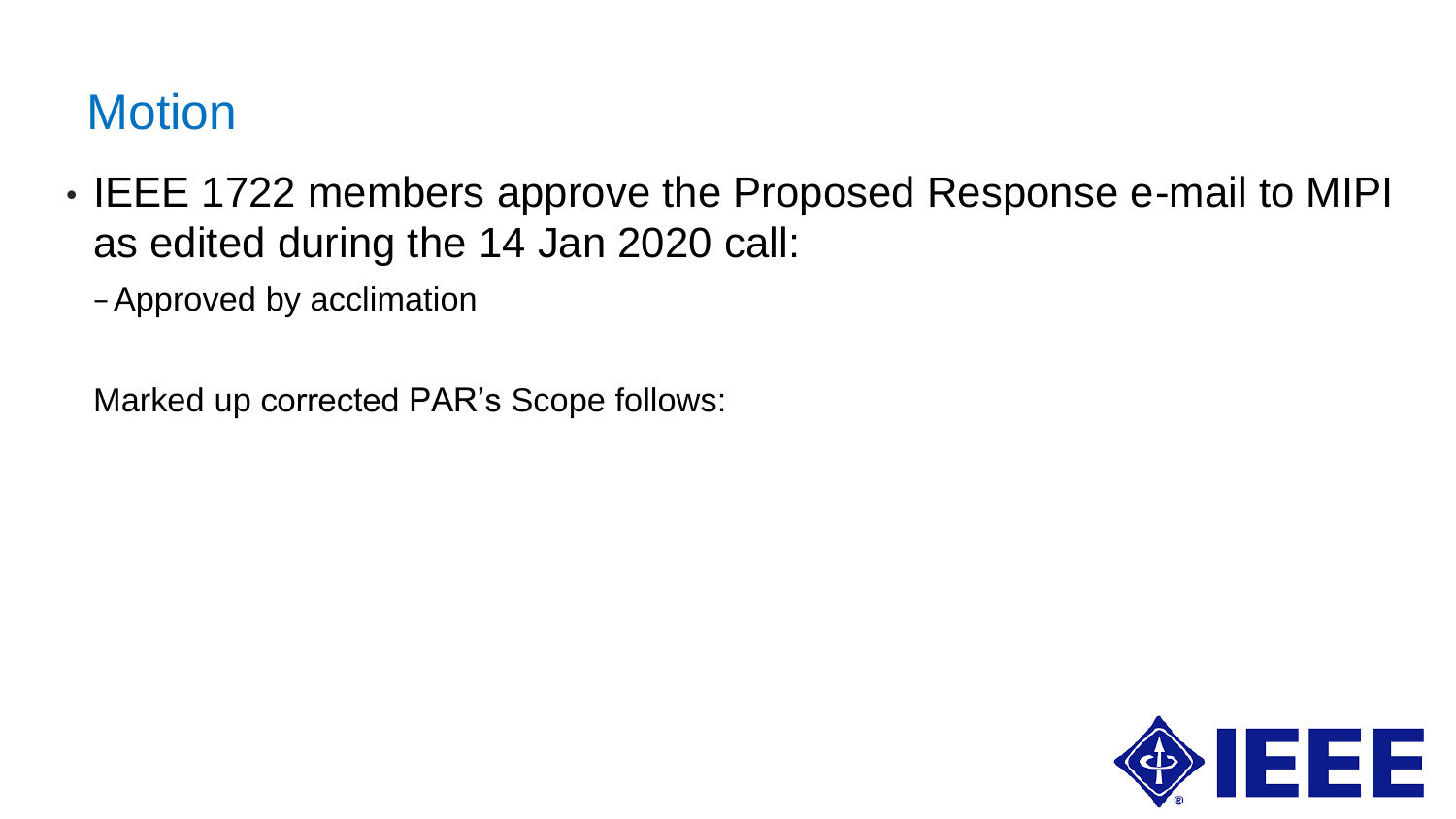## Marked up corrected PAR Scope Attached to MIPI Response

- **5.2.b. Scope of the project:** This project specifies extensions to IEEE Std 1722 to add support for H.265 and AV1 video formats, the MIPI camera and display interfaces, and a new audio format that supports temporal redundancy. This project will also improve the Clock Reference Stream format, enlarge the AVTP sequence number, improve the CAN (Controller Area Network) and LIN (Local Interconnect Network) formats, improve support for tracking grandmaster changes, support longer presentation time intervals, clarify clock stability indicators, and provide guidance on how to handle out-of-order arrival of AVTP PDUs.
- This project will also reserve additional numerical identifiers contained in IEEE 1722-2016 for use by other organizations.
- This project includes technical and editorial corrections to existing functionality.